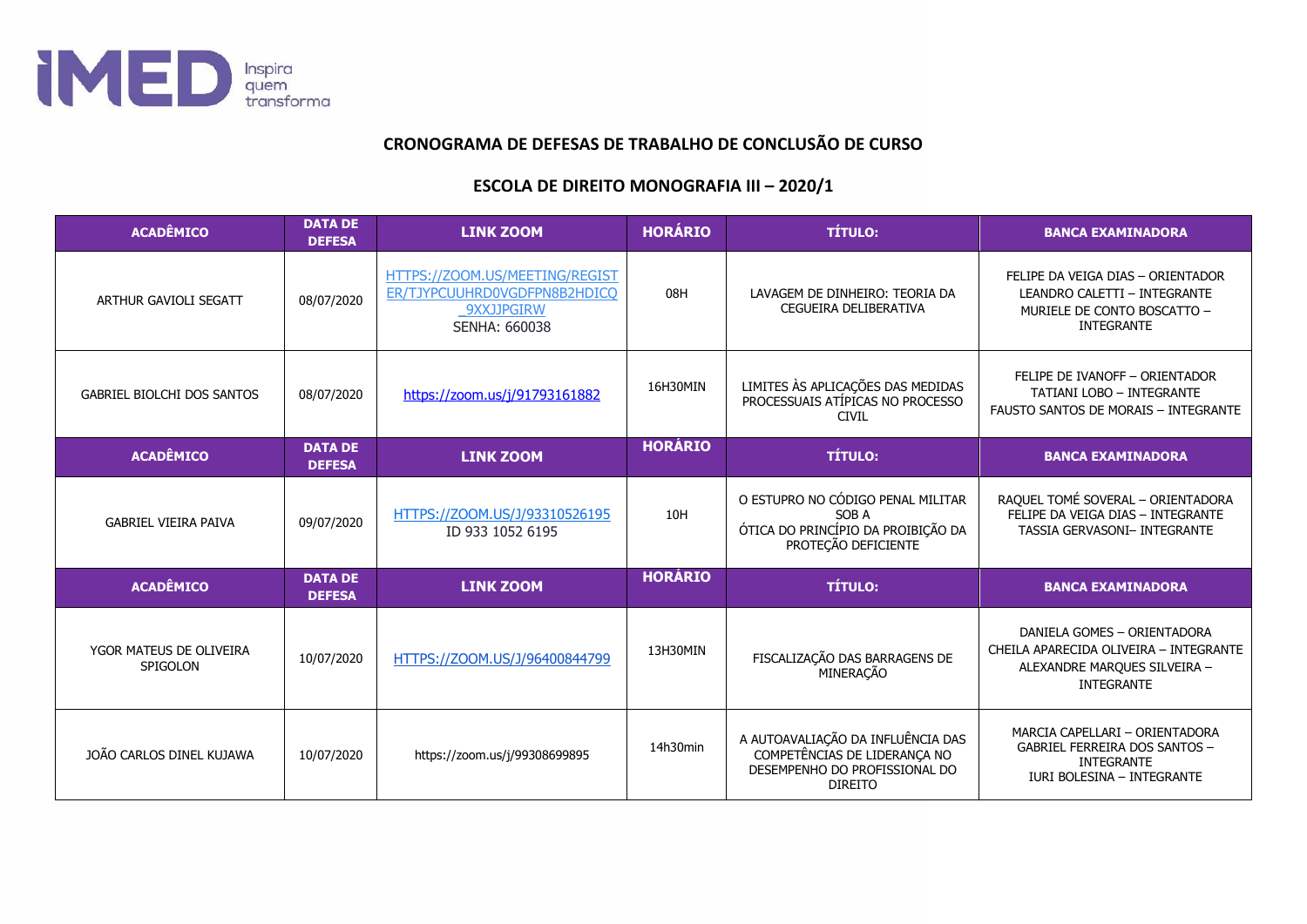

| MILENA DA SILVA DE MELLO    | 10/07/2020                      | https://zoom.us/j/99757451129<br>ID da reunião: 997 5745 1129                                                                      | 15H30MIN       | A (IN) CONSTITUCIONALIDADE DO<br>TABELAMENTO DO DANO MORAL NO<br>PROCESSO DO TRABALHO                                                                    | DANIELE REGINA TERRIBILE -<br>ORIENTADORA<br><b>IGOR ROCHA TUSSET - INTEGRANTE</b><br><b>GIULIA SIGNOR - INTEGRANTE</b>                     |
|-----------------------------|---------------------------------|------------------------------------------------------------------------------------------------------------------------------------|----------------|----------------------------------------------------------------------------------------------------------------------------------------------------------|---------------------------------------------------------------------------------------------------------------------------------------------|
| <b>ACADÊMICO</b>            | <b>DATA DE</b><br><b>DEFESA</b> | <b>LINK ZOOM</b>                                                                                                                   | <b>HORÁRIO</b> | <b>TÍTULO:</b>                                                                                                                                           | <b>BANCA EXAMINADORA</b>                                                                                                                    |
| ARIANE DE ALMEIDA           | 13/07/2020                      | https://zoom.us/j/92653171948                                                                                                      | 09H            | A INFLUÊNCIA DA MÍDIA NAS DECISÕES<br>DO TRIBUNAL DO JÚRI                                                                                                | ALEXANDRE MARQUES SILVEIRA -<br>ORIENTADOR<br><b>GABRIEL FERREIRA DOS SANTOS -</b><br><b>INTEGRANTE</b><br>FELIPE DA VEIGA DIAS- INTEGRANTE |
| BRUNO MARTINELLI DALMAZ     | 13/07/2020                      | HTTPS://ZOOM.US/MEETING/REGIST<br>ER/TJYPCUUHRD0VGDFPN8B2HDICQ<br>9XXJJPGIRW<br>SENHA: 660038                                      | 10H            | PROJETO DE LEI 672/2019:<br>A CRIMINALIZAÇÃO DA HOMOFOBIA E<br>SEUS EFEITOS NA LIBERDADE RELIGIOSA                                                       | FELIPE DA VEIGA DIAS - ORIENTADOR<br>RAQUEL TOMÉ SOLVERAL - INTEGRANTE<br><b>GABRIEL FERREIRA DOS SANTOS -</b><br><b>INTEGRANTE</b>         |
| VICTÓRIA BARCAROLLO FICAGNA | 13/07/2020                      | HTTPS://ZOOM.US/MEETING/REGIST<br>ER/TJYPCUUHRD0VGDFPN8B2HDICO<br>9XXJJPGIRW<br>SENHA: 660038                                      | 11H            | A OMISSÃO NOS ACIDENTES DE<br>TRABALHO E OS DANOS SOCIAIS: UM<br>ESTUDO DE CASO DA VISÃO JUDICIAL-<br><b>PENAL</b>                                       | FELIPE DA VEIGA DIAS - ORIENTADOR<br>IGOR ROCHA TUSSET - INTEGRANTE<br>ALEXANDRE MARQUES SILVEIRA-<br><b>INTEGRANTE</b>                     |
| BRUNA SABRINA MARIANO       | 13/07/2020                      | https://zoom.us/j/95987344054<br>ID da reunião: 959 8734 4054                                                                      | 13H30MIN       | OS IMPACTOS DAS MODIFICAÇÕES<br>INTRODUZIDAS PELA LEI<br>13.467/2017 NA ATIVIDADE SINDICAL,<br>FRENTE À EXTINÇÃO DA<br>CONTRIBUIÇÃO SINDICAL OBRIGATÓRIA | <b>IGOR ROCHA TUSSET - ORIENTADOR</b><br>LUCIANO RICARDO CEMBRANEL -<br><b>INTEGRANTE</b><br>DANIELE REGINA TERRIBILE - INTEGRANTE          |
| LUIS AUGUSTO DA ROSA        | 13/07/2020                      | https://zoom.us/j/9151168495<br>3?pwd=SHQwa1lgS2ErRIFTa21C<br>elpoK1EvZz09<br>ID da reunião: 915 1168 4953<br><b>Senha: 134434</b> | 14H30MIN       | O DANO EXTRAPATRIMONIAL NO<br>DIREITO DO TRABALHO: ANÁLISE DE SUA<br>CONSTITUCIONALIDADE NO DIREITO<br><b>BRASILEIRO</b>                                 | LUCIANO RICARDO CEMBRANEL -<br>ORIENTADOR<br>DANIELE REGINA TERRIBILE - INTEGRANTE<br>ANA PAULA ZARTH - INTEGRANTE                          |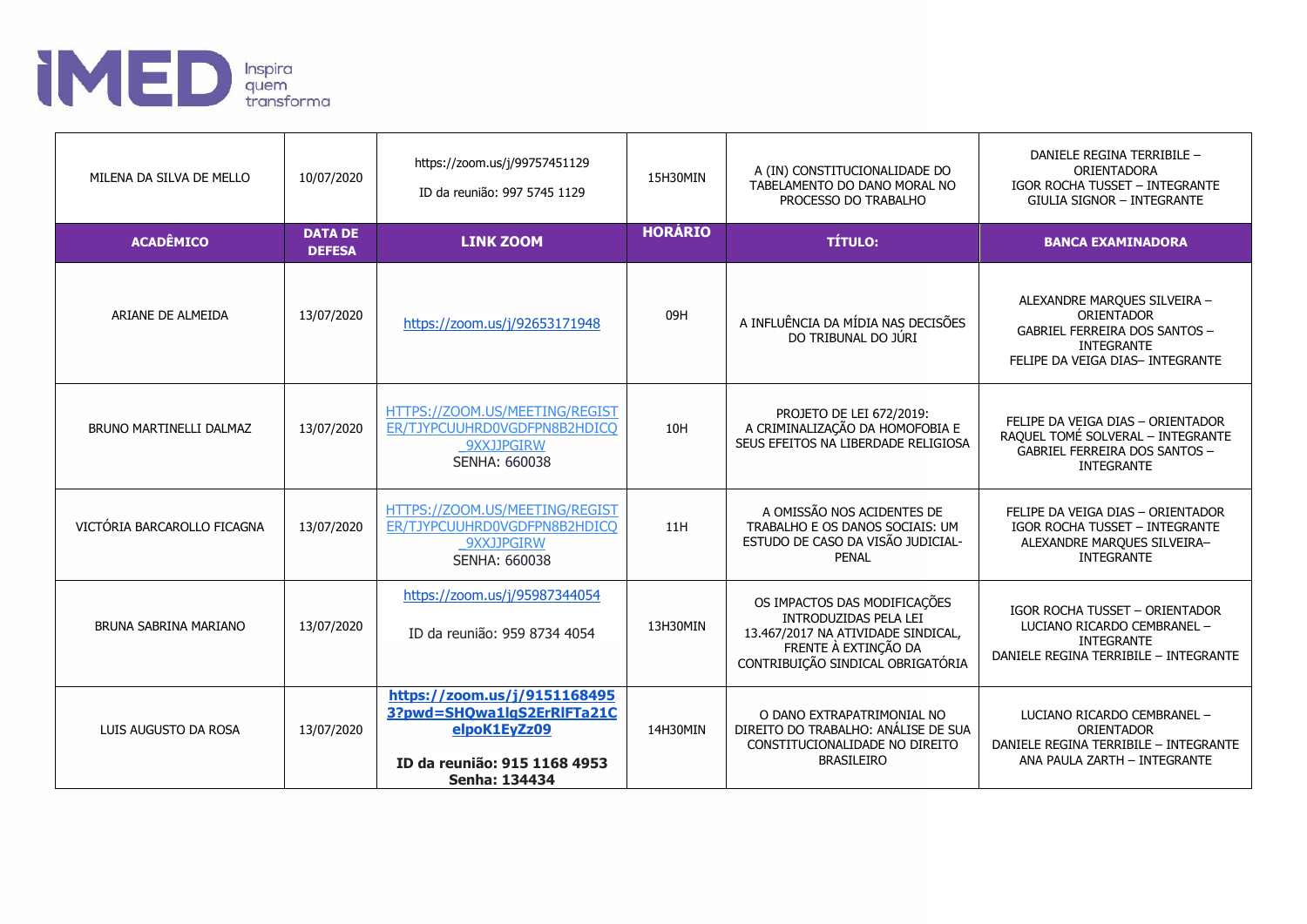

| NATALI TOGNON                | 13/07/2020                      | https://zoom.us/j/91707037294<br>ID da reunião: 917 0703 7294                                                                      | 15H30MIN       | O TELETRABALHO E A VIOLAÇÃO DO<br>DIREITO À DESCONEXÃO                                                                                                       | IGOR ROCHA TUSSET - ORIENTADOR<br>DANIELE REGINA TERRIBILE - INTEGRANTE<br><b>GIULIA SIGNOR -INTEGRANTE</b>                              |
|------------------------------|---------------------------------|------------------------------------------------------------------------------------------------------------------------------------|----------------|--------------------------------------------------------------------------------------------------------------------------------------------------------------|------------------------------------------------------------------------------------------------------------------------------------------|
| <b>ACADÊMICO</b>             | <b>DATA DE</b><br><b>DEFESA</b> | <b>LINK ZOOM</b>                                                                                                                   | <b>HORÁRIO</b> | <b>TÍTULO</b>                                                                                                                                                | <b>BANCA EXAMINADORA</b>                                                                                                                 |
| <b>ELTON ALMEIDA</b>         | 14/07/2020                      | HTTPS://ZOOM.US/J/2332274638                                                                                                       | 13H30MIN       | ARBITRAGEM NOS CONTRATOS<br><b>COMERCIAIS</b>                                                                                                                | MAURICIO MOSENA - ORIENTADOR<br>MURIELE DE CONTO BOCATTO -<br><b>INTEGRANTE</b><br>JOSÉ CARLOS KRAEMER BORTOLOTTI -<br><b>INTEGRANTE</b> |
| BRUNA FERREIRA MAINARDI      | 14/07/2020                      | HTTPS://ZOOM.US/J/2332274638                                                                                                       | 14H30MIN       | PRAZO DE INSCRIÇÃO DO CONSUMIDOR<br>EM CADASTROS DE INADIMPLENTES                                                                                            | MAURICIO MOSENA - ORIENTADOR<br>MURIELE DE CONTO BOCATTO -<br><b>INTEGRANTE</b><br>LEONARDO ABIDO - INTEGRANTE                           |
| <b>ACADÊMICO</b>             | <b>DATA DE</b><br><b>DEFESA</b> | <b>LINK ZOOM</b>                                                                                                                   | <b>HORÁRIO</b> | <b>TÍTULO</b>                                                                                                                                                | <b>BANCA EXAMINADORA</b>                                                                                                                 |
| JANKIEL DE OLIVEIRA DA SILVA | 15/07/2020                      | https://zoom.us/j/94145892069?pwd<br>=K3RhaWF0OG81ekFnYlVZakp0VmlU<br><b>UT09</b><br>ID da reunião: 941 4589 2069<br>Senha: 915900 | 09H            | A (IN)ADEQUAÇÃO DOS CRITÉRIOS DE<br>REMUNERAÇÃO DE DIREITOS AUTORAIS<br>NOS SERVIÇOS DE STREAMING DE<br>MÚSICA NA INTERNET À LUZ DA<br>LEGISLAÇÃO BRASILEIRA | SALETE ORO BOFF - ORIENTADORA<br>JOSÉ CARLOS KRAEMER BORTOLOTTI-<br><b>INTEGRANTE</b><br>IGOR ROCHA TUSSET- INTEGRANTE                   |
| RAFAEL KROEFF DE CASTRO      | 15/07/2020                      | https://zoom.us/j/96997495847?pwd<br>=YXVDSitvcWVTVW5BMmpGc2RPZTB<br>gUT09<br>ID da reunião: 969 9749 5847<br>Senha: 185200        | 10H            | A RESPONSABILIDADE CIVIL DO ESTADO<br>POR ATO DE SEUS AGENTES DA<br>SEGURANÇA PÚBLICA                                                                        | SALETE ORO BOFF - ORIENTADORA<br>LEANDRO CALETTI - INTEGRANTE<br>FELIPE DE IVANOFF - INTEGRANTE                                          |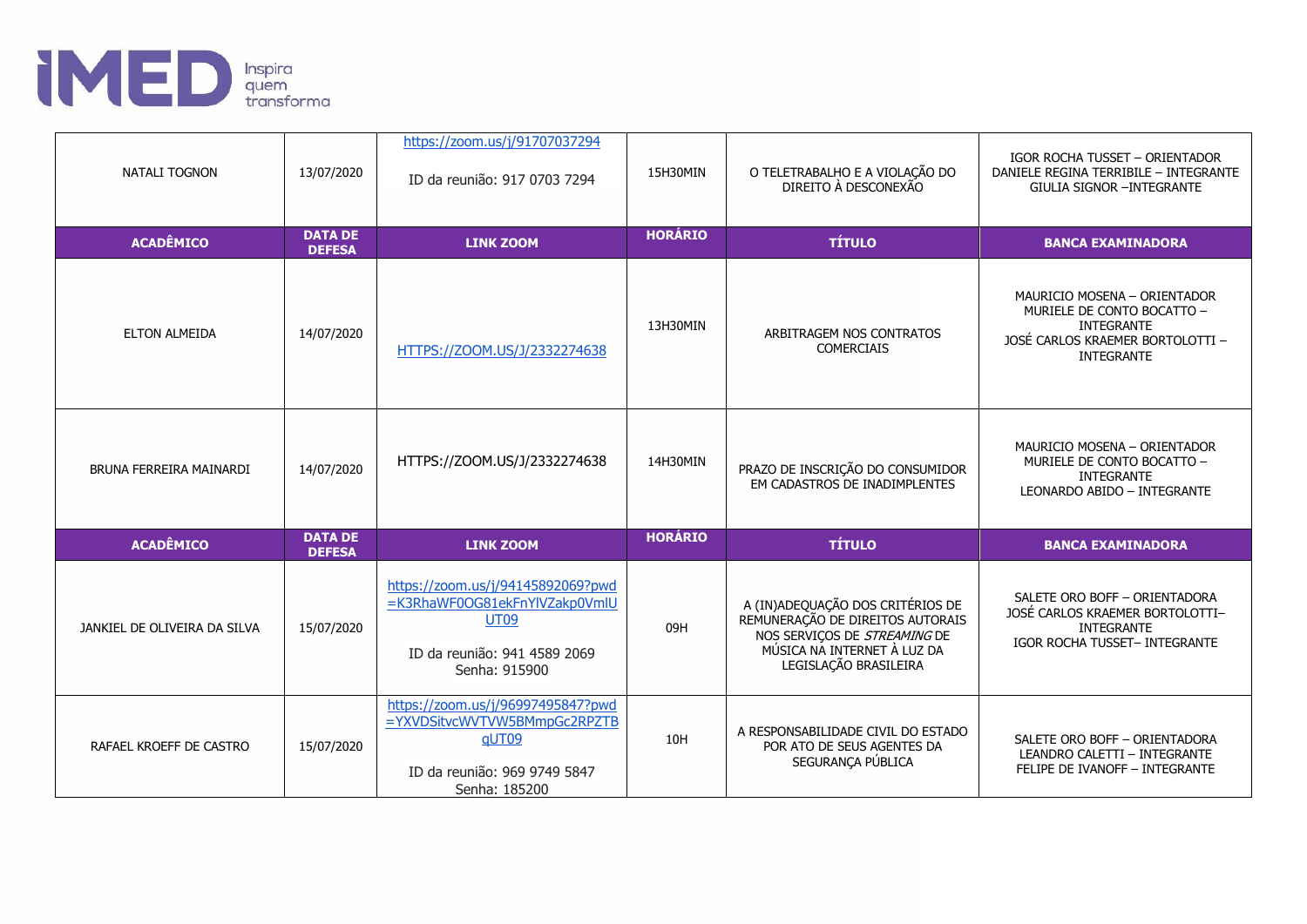

| <b>GEDIEL BOLZANI</b>         | 15/07/2020 | https://zoom.us/j/95171072866                                                                                                      | 11H      | OS LIMITES DA IMUNIDADE<br>PARLAMENTAR NO DIREITO BRASILEIRO                                                                                                                                             | FELIPE DE IVANOFF - ORIENTADOR<br>LEANDRO CALETTI - INTEGRANTE<br>CAMILA DA FONSECA - INTEGRANTE                                  |
|-------------------------------|------------|------------------------------------------------------------------------------------------------------------------------------------|----------|----------------------------------------------------------------------------------------------------------------------------------------------------------------------------------------------------------|-----------------------------------------------------------------------------------------------------------------------------------|
| CAROLINE ANTÔNIA DE SOUZA     | 15/07/2020 | https://zoom.us/j/91171513997?pwd<br>=SDVBTINzZjNUZkt1VllnQ2dEOGUzQ<br><b>T09</b><br>ID da reunião: 911 7151 3997<br>Senha: 686523 | 13H30MIN | DIREITOS DA NATUREZA OU DIREITOS<br>PARA A NATUREZA: UMA CRÍTICA<br>AO JUSNATURALISMO A PARTIR DO<br>NORMATIVISMO JURÍDICO                                                                               | LEILANE SERRATINE GRUBBA -<br>ORIENTADORA<br>CHEILA APARECIDA OLIVEIRA - INTEGRANTE<br>DANIELA GOMES - INTEGRANTE                 |
| JOÃO AUGUSTO RIBEIRO KOVALSKI | 15/07/2020 | HTTPS://ZOOM.US/J/2332274638                                                                                                       | 13H30MIN | NORMAS TRIBUTÁRIAS INDUTORAS:<br>A UTILIZAÇÃO EXTRAFISCAL DO IPTU NO<br>MUNICÍPIO DE PASSO FUNDO                                                                                                         | MAURICIO MOSENA - ORIENTADOR<br>RAFAEL MARIN - INTEGRANTE<br>SALETE ORO BOFF - INTEGRANTE                                         |
| RENAN PATRICIO MACHADO        | 15/07/2020 | https://zoom.us/j/8717484155?pwd=<br>VnZuRVM4Sk9zSzhrNlNiN01JYStNdz0<br>9<br>ID: 871 748 4155                                      | 14H30MIN | A FORMAÇÃO DOS VEREADORES E AS<br>CONDIÇÕES QUALITATIVAS DE<br>PARTICIPAÇÃO E<br>DECISÃO NAS COMISSÕES DE<br>CONSTITUIÇÃO E<br>JUSTIÇA DOS MUNICÍPIOS DE MARAU-RS,<br><b>VILA</b><br>MARIA-RS E CASCA-RS | NEURO JOSÉ ZABAM - ORIENTADOR<br>DANIELA GOMES - INTEGRANTE<br>JOSE CARLOS KRAEMER BORTOLOTTI -<br><b>INTEGRANTE</b>              |
| ARGEL LEGOWSKI                | 15/07/2020 | https://zoom.us/j/95479617360                                                                                                      | 15H30MIN | A PROGRESSIVIDADE FISCAL DO IPTU E<br>A CAPACIDADE CONTRIBUTIVA                                                                                                                                          | RAFAEL MARIN - ORIENTADOR<br>FELIPE DE IVANOFF - INTEGRANTE<br>MURIELE DE CONTO BOSCATTO -<br><b>INTEGRANTE</b>                   |
| <b>HELOISE SANTINI</b>        | 15/07/2020 | HTTPS://ZOOM.US/J/94675161283                                                                                                      | 17H30MIN | A DESTITUIÇÃO DO PODER FAMILIAR<br>SOB O VIÉS DA<br>MORAL E DOS BONS COSTUMES:<br>UMA ANÁLISE DAS DECISÕES DO<br>TRIBUNAL DE JUSTICA DO RIO GRANDE                                                       | LIVIA COPELLI COPATTI - ORIENTADORA<br>JOSÉ CARLOS KRAEMER BORTOLOTTI -<br><b>INTEGRANTE</b><br><b>CAROLINE WUST - INTEGRANTE</b> |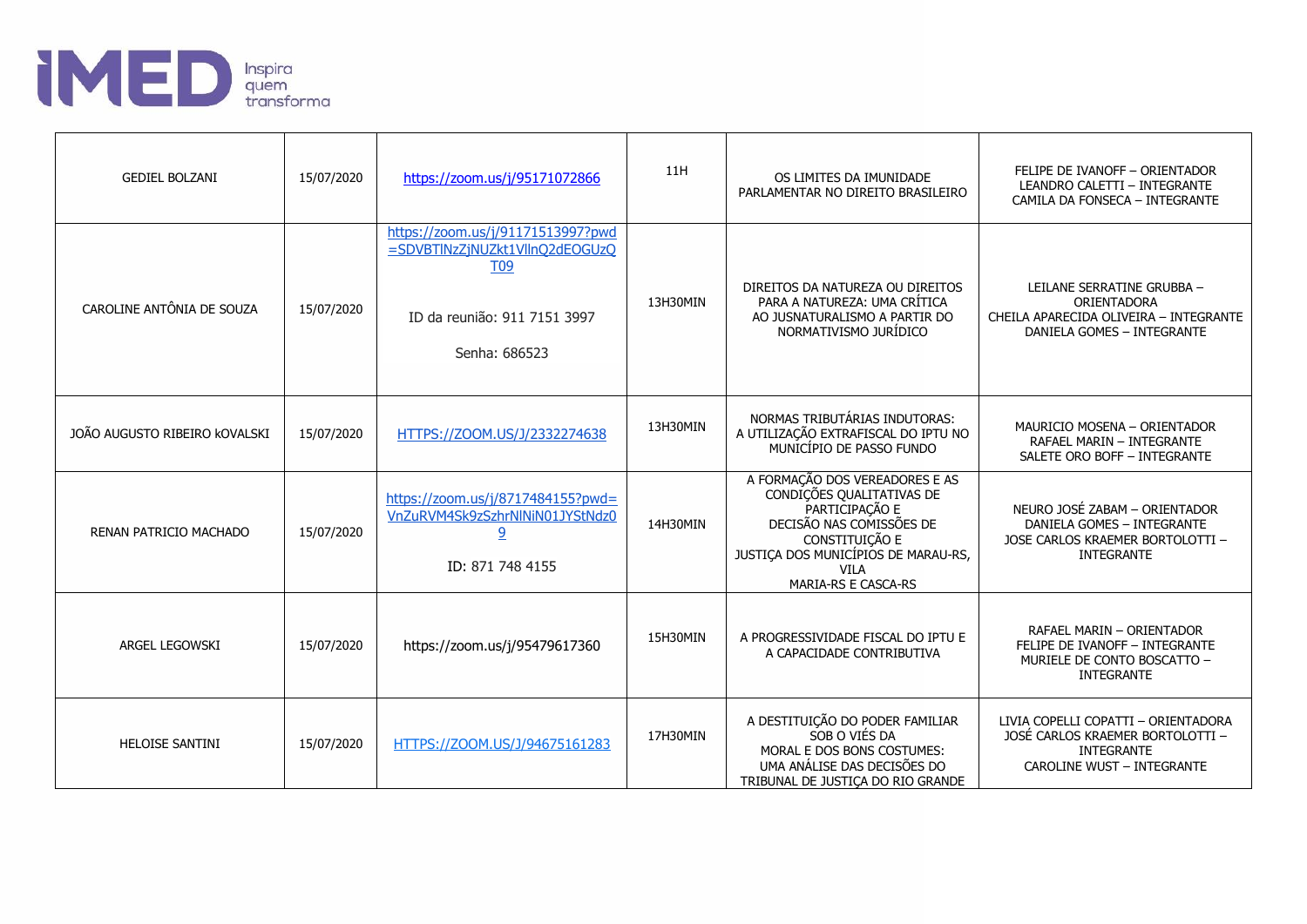

|                                           |                                 |                                                                                                                             |                | DO SUL                                                                                                                                         |                                                                                                                             |
|-------------------------------------------|---------------------------------|-----------------------------------------------------------------------------------------------------------------------------|----------------|------------------------------------------------------------------------------------------------------------------------------------------------|-----------------------------------------------------------------------------------------------------------------------------|
| <b>ACADÊMICO</b>                          | <b>DATA DE</b><br><b>DEFESA</b> | <b>LINK ZOOM</b>                                                                                                            | <b>HORÁRIO</b> | <b>TÍTULO</b>                                                                                                                                  | <b>BANCA EXAMINADORA</b>                                                                                                    |
| ANA PAOLA DA SILVA                        | 16/07/2020                      | HTTPS://ZOOM.US/J/99439077251<br>ID 994 3907 7251                                                                           | 09H            | REVISÃO CRIMINAL: A INSEGURANÇA<br>JURÍDICA DECORRENTE DA EXCESSIVA<br>MARGEM DE<br>DISCRICIONARIEDADE DO JULGADOR<br>QUANTO À FIXAÇÃO DA PENA | RAQUEL TOMÉ SOVERAL - ORIENTADORA<br>FELIPE DA VEIGA DIAS - INTEGRANTE<br><b>FABRICIO PINHEIRO - INTEGRANTE</b>             |
| SAHUARA RUFINO DUTRA                      | 16/07/2020                      | https://zoom.us/j/9453072148                                                                                                | 09H            | A ADOÇÃO HOMOAFETIVA NO DIREITO<br><b>BRASILEIRO</b>                                                                                           | CAROLINE WUST- ORIENTADORA<br>LIVIA COPELLI COPATTI- INTEGRANTE<br>NEURI BOSCATTO - INTEGRANTE                              |
| <b>CLAUDIA BEATRIZ WATTES</b><br>CORNELIO | 16/07/2020                      | https://zoom.us/j/9453072148                                                                                                | 10H            | ADOÇÃO INTUITU PERSONAE A LUZ DO<br>PRINCÍPIO DO MELHOR INTERESSE DE<br>CRIANÇAS E ADOLESCENTES                                                | CAROLINE WUST- ORIENTADORA<br>LIVIA COPELLI COPATTI- INTEGRANTE<br>NEURI BOSCATTO - INTEGRANTE                              |
| CAROLINE BEDENDO                          | 16/07/2020                      | HTTPS://ZOOM.US/J/99201553917<br>ID 992 0155 3917                                                                           | 10H            | FEMINICÍDIO E OS ALTOS ÍNDICES DE<br>SUA OCORRÊNCIA:<br>UMA ANÁLISE DAS POLÍTICAS PÚBLICAS<br>NO ESTADO DO RIO GRANDE DO SUL                   | RAQUEL TOMÉ SOVERAL - ORIENTADORA<br>FELIPE DA VEIGA DIAS - INTEGRANTE<br>ALEXANDRE MARQUES SILVEIRA -<br><b>INTEGRANTE</b> |
| DIOGO DAL MAGRO                           | 16/07/2020                      | https://zoom.us/j/93098748367?pwd<br>=K2dmOU14ZURndmROM3YrNGhScH<br>VSQT09<br>ID da reunião: 930 9874 8367<br>Senha: 903112 | 13H30MIN       | O RECONHECIMENTO FACIAL NAS SMART<br>CITIESE A GARANTIA DOS DIREITOS À<br>PRIVACIDADE E À PROTEÇÃO DE DADOS<br><b>PESSOAIS</b>                 | VINICIUS BORGES FORTES - ORIENTADOR<br>JOSÉ CARLOS KRAEMER BORTOLOTTI-<br><b>INTEGRANTE</b><br>THAÍSA LEAL - INTEGRANTE     |
| <b>ACADÊMICO</b>                          | <b>DATA DE</b><br><b>DEFESA</b> | <b>LINK ZOOM</b>                                                                                                            | <b>HORÁRIO</b> | <b>TÍTULO</b>                                                                                                                                  | <b>BANCA EXAMINADORA</b>                                                                                                    |
| <b>KLERYSTON BOSCATTO</b>                 | 17/07/2020                      | https://zoom.us/j/93488333451                                                                                               | 08H            | INTERPRETAÇÃO DOS CONTRATOS DE<br>DISTRIBUIÇÃO POR INTERMEDIAÇÃO: A<br>ANALOGIA DA LEI FERRARI CONTRA A                                        | FELIPE DE IVANOFF- ORIENTADOR                                                                                               |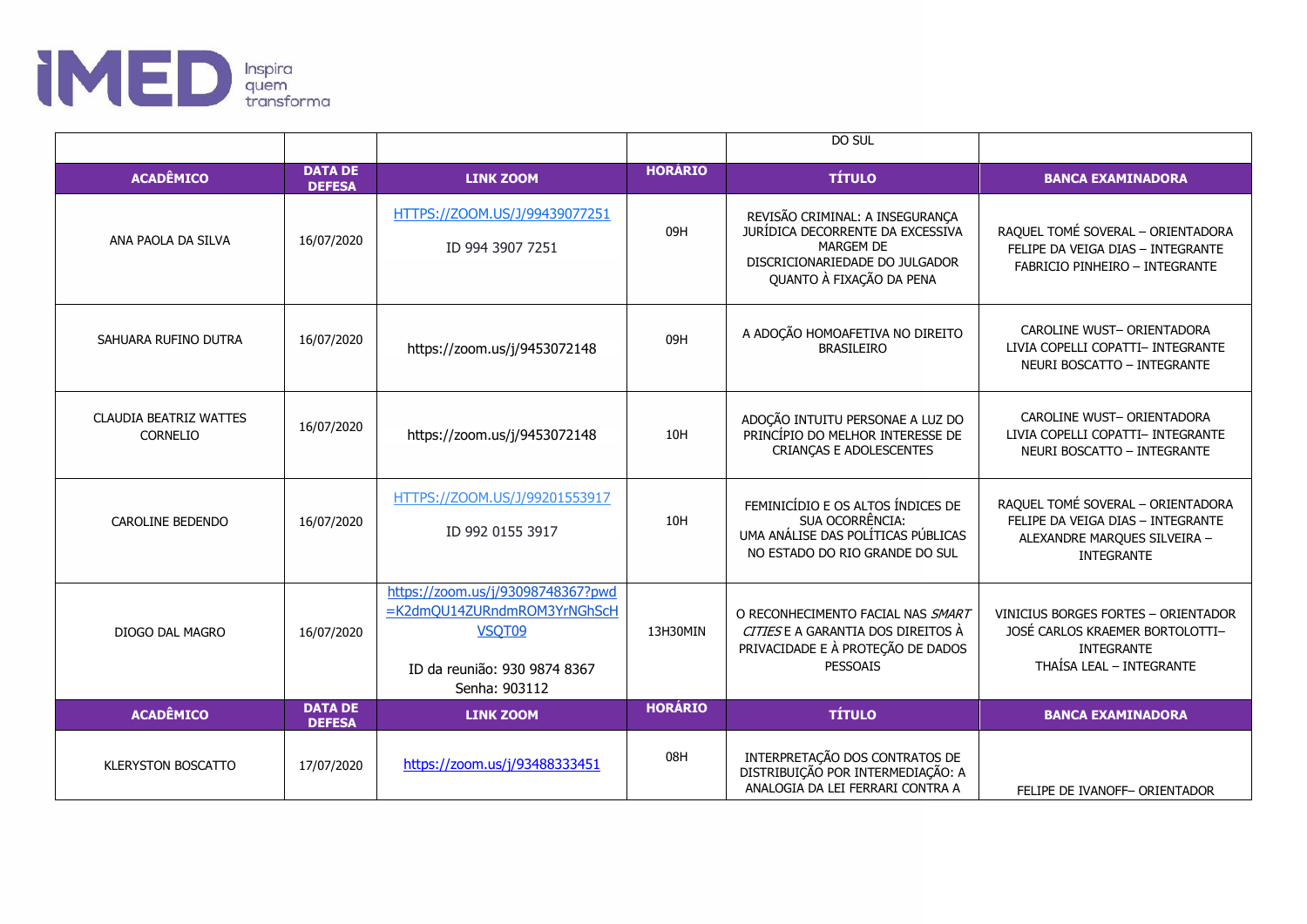

|                             |            |                                                                                                    |          | LÓGICA DO MERCADO                                                                                                                                                     | MAURICIO MOSENA- INTEGRANTE<br><b>IGOR ROCHA TUSSET - INTEGRANTE</b>                                                             |
|-----------------------------|------------|----------------------------------------------------------------------------------------------------|----------|-----------------------------------------------------------------------------------------------------------------------------------------------------------------------|----------------------------------------------------------------------------------------------------------------------------------|
| FELIPE PINTO DA ROCHA       | 17/07/2020 | HTTPS://ZOOM.US/J/99789741651?P<br>WD=Z1FWSXRPAFDSSU9OBURQWUL<br>3M1K0ZZ09<br><b>SENHA: 261127</b> | 09H      | O CRITÉRIO DE MISERABILIDADE PARA<br>EFEITOS DE CONCESSÃO DO BENEFÍCIO<br>ASSISTENCIAL DE PRESTAÇÃO<br>CONTINUADA                                                     | TASSIA GERVASONI- ORIENTADORA<br>FAUSTO SANTOS DE MORAIS- INTEGRANTE<br>GABRIEL FERREIRA DOS SANTOS -<br><b>INTEGRANTE</b>       |
| RICARDO NELSON SULIMAN      | 17/07/2020 | HTTPS://ZOOM.US/J/94128484239                                                                      | 10H      | RESPONSABILIDADE CIVIL PELA<br>PUBLICAÇÃO DE DESINFORMAÇÃO                                                                                                            | <b>IURI BOLESINA - ORIENTADOR</b><br>JOSÉ CARLOS KRAEMER BORTOLOTTI -<br><b>INTEGRANTE</b><br>LEONARDO ABIDO - INTEGRANTE        |
| KAREN BOLZZONI              | 17/07/2020 | HTTPS://ZOOM.US/J/96474005423<br>ID 964 7400 5423                                                  | 14H30MIN | CRIMINALIZAÇÃO DA HOMOFOBIA:<br>UMA ANÁLISE EM TORNO DA DECISÃO<br>DO SUPREMO TRIBUNAL FEDERAL NA<br>AÇÃO DIRETA<br>DE INCONSTITUCIONALIDADE POR<br>OMISSÃO NÚMERO 26 | RAQUEL TOMÉ SOVERAL - ORIENTADORA<br>FELIPE DA VEIGA DIAS - INTEGRANTE<br>ALEXANDRE MARQUES SILVEIRA -<br><b>INTEGRANTE</b>      |
| <b>BRUNO PRADEGAN CHIOT</b> | 17/07/2020 | HTTPS://ZOOM.US/J/95167826338<br>ID 951 6782 6338                                                  | 15H30MIN | O REGIME DISCIPLINAR DIFERENCIADO E<br>SUA (IN)COMPATIBILIDADE COM O<br>DIREITO FUNDAMENTAL À DIGNIDADE<br><b>HUMANA</b>                                              | RAQUEL TOMÉ SOVERAL - ORIENTADORA<br><b>GABRIEL DOS SANTOS - INTEGRANTE</b><br>ALEXANDRE MARQUES SILVEIRA -<br><b>INTEGRANTE</b> |
| <b>MARILIA SCARSI</b>       | 17/07/2020 | HTTPS://ZOOM.US/J/91205695035                                                                      | 15H30MIN | RESPONSABILIDADE CIVIL PELOS DANOS<br>CAUSADOS POR ANIMAIS<br>ABANDONADOS, INDESEJADOS OU<br><b>ERRANTES</b>                                                          | IURI BOLESINA - ORIENTADOR<br>MURIELE DE CONTO BOSCATTO -<br><b>INTEGRANTE</b><br>MICHELE VALENDORF - INTEGRANTE                 |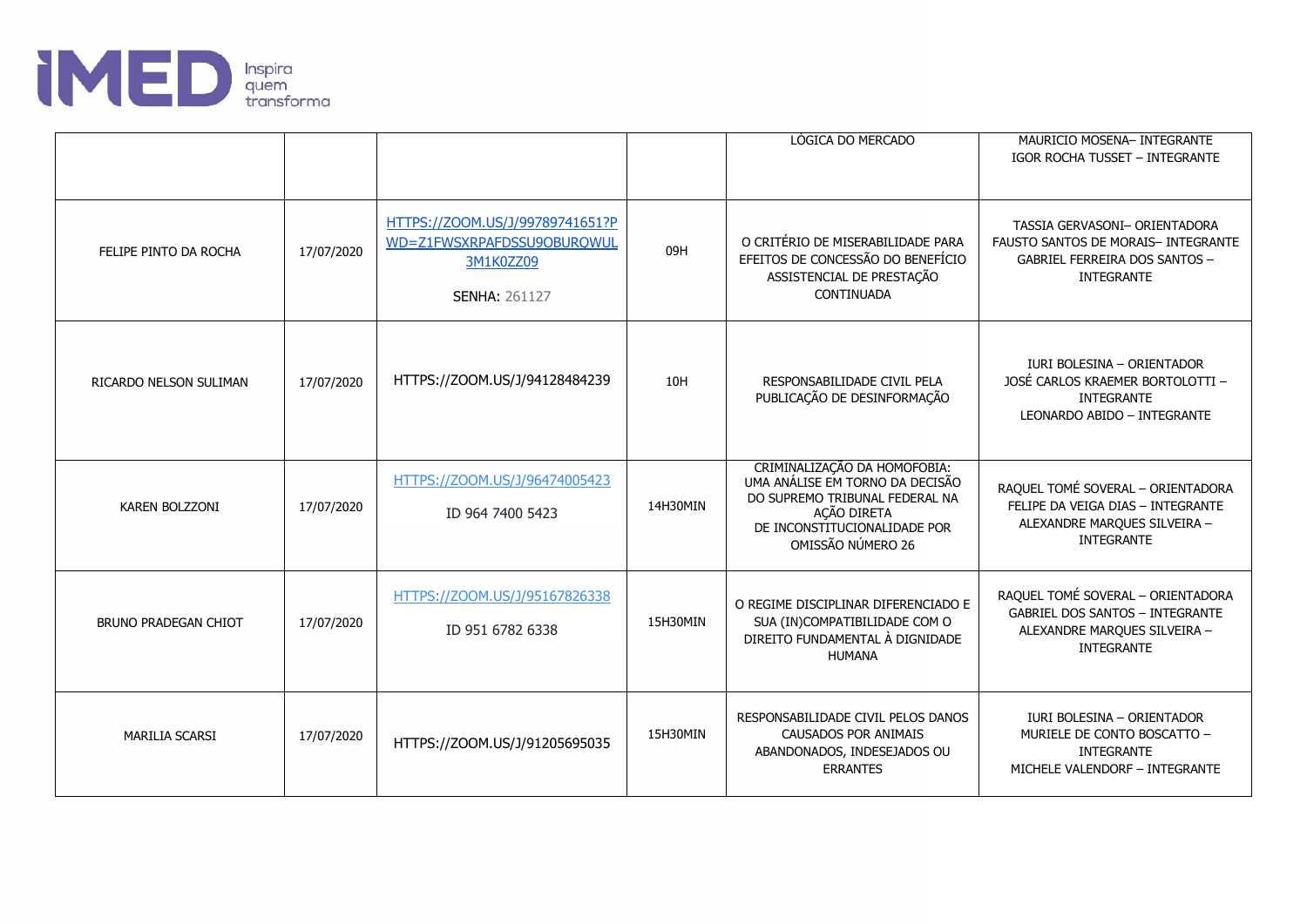

| JULIANA NICOLACÓPOLUS SOARES<br>DE CAMARGO | 17/07/2020                      | HTTPS://ZOOM.US/MY/JOSECARLOS<br><b>KB</b>                                                                                                | 16H30MIN       | O DIREITO HUMANO À EDUCAÇÃO COMO<br>DIREITO EFETIVADOR DA FORMAÇÃO<br>DOS DIREITOS HUMANOS                                                                | JOSÉ CARLOS KRAEMER BORTOLOTTI -<br>ORIENTADOR<br><b>GUILHERME PAVAN MACHADO- INTEGRANTE</b><br>LEANDRO CALETTI - INTEGRANTE |
|--------------------------------------------|---------------------------------|-------------------------------------------------------------------------------------------------------------------------------------------|----------------|-----------------------------------------------------------------------------------------------------------------------------------------------------------|------------------------------------------------------------------------------------------------------------------------------|
| <b>ACADÊMICO</b>                           | <b>DATA DE</b><br><b>DEFESA</b> | <b>LINK ZOOM</b>                                                                                                                          | <b>HORÁRIO</b> | <b>TÍTULO</b>                                                                                                                                             | <b>BANCA EXAMINADORA</b>                                                                                                     |
| RODRIGO DA SILVA KORT                      | 20/07/2020                      | https://zoom.us/j/9109145268<br>4?pwd=Nlk5Q0k5VlFuNkYxOWJ<br>QdEZDdHUzZz09<br>ID da reunião: 910 9145 2684<br><b>Senha: 560032</b>        | 11H            | APLICABILIDADE DA RESPONSABILIDADE<br>CIVIL OBJETIVA NO ÂMBITO<br><b>TRABALHISTA</b>                                                                      | LUCIANO RICARDO CEMBRANEL -<br>ORIENTADOR<br>DANIELE TERRIBILE - INTEGRANTE<br>IGOR ROCHA TUSSET - INTEGRANTE                |
| TAISA RODIGHERI PORTELLA                   | 20/07/2020                      | https://zoom.us/j/9477752499<br>8?pwd=cnJaUi9DNnJIbHl4OFNJ<br><b>OU15ZURVdz09</b><br>ID da reunião: 947 7752 4998<br><b>Senha: 971648</b> | 14H30MIN       | O DIREITO A DESCONEXÃO NA ERA<br><b>DIGITAL</b>                                                                                                           | LUCIANO RICARDO CEMBRANEL -<br>ORIENTADOR<br>DANIELE TERRIBILE - INTEGRANTE<br>IGOR ROCHA TUSSET - INTEGRANTE                |
| <b>LUANA PALMA</b>                         | 20/07/2020                      | https://zoom.us/j/99616034922<br>ID da reunião: 996 1603 4922                                                                             | 15H30MIN       | A (IN) CONSTITUCIONALIDADE DAS<br>NORMAS REFERENTES À GRATUIDADE DE<br>JUSTIÇA NA LEI 13.467/2017                                                         | <b>IGOR ROCHA TUSSET - ORIENTADOR</b><br>ANA PAULA ZARTH - INTEGRANTE<br>LUCIANO RICARDO CEMBRANEL -<br><b>INTEGRANTE</b>    |
| JOÃO PEDRO REICHENBACH<br><b>BARBIENE</b>  | 20/07/2020                      | https://zoom.us/j/97106545866?pwd<br>=eTgzcEtVaThEd0ZEWkI4RDRhWTFg<br>dz09<br>ID da reunião: 971 0654 5866                                | 16H30MIN       | AS MEDIDAS EXECUTIVAS ATÍPICAS NA<br>EXECUÇÃO FORÇADA E OS<br>CRITÉRIOS PARA A SUA APLICAÇÃO: UMA<br>ANÁLISE A PARTIR DO RECURSO<br>ESPECIAL 1.782.418/RJ | LEANDRO CALETTI - ORIENTADOR<br>TATIANI LOBO - INTEGRANTE<br>FELIPE DE IVANOFF - INTEGRANTE                                  |